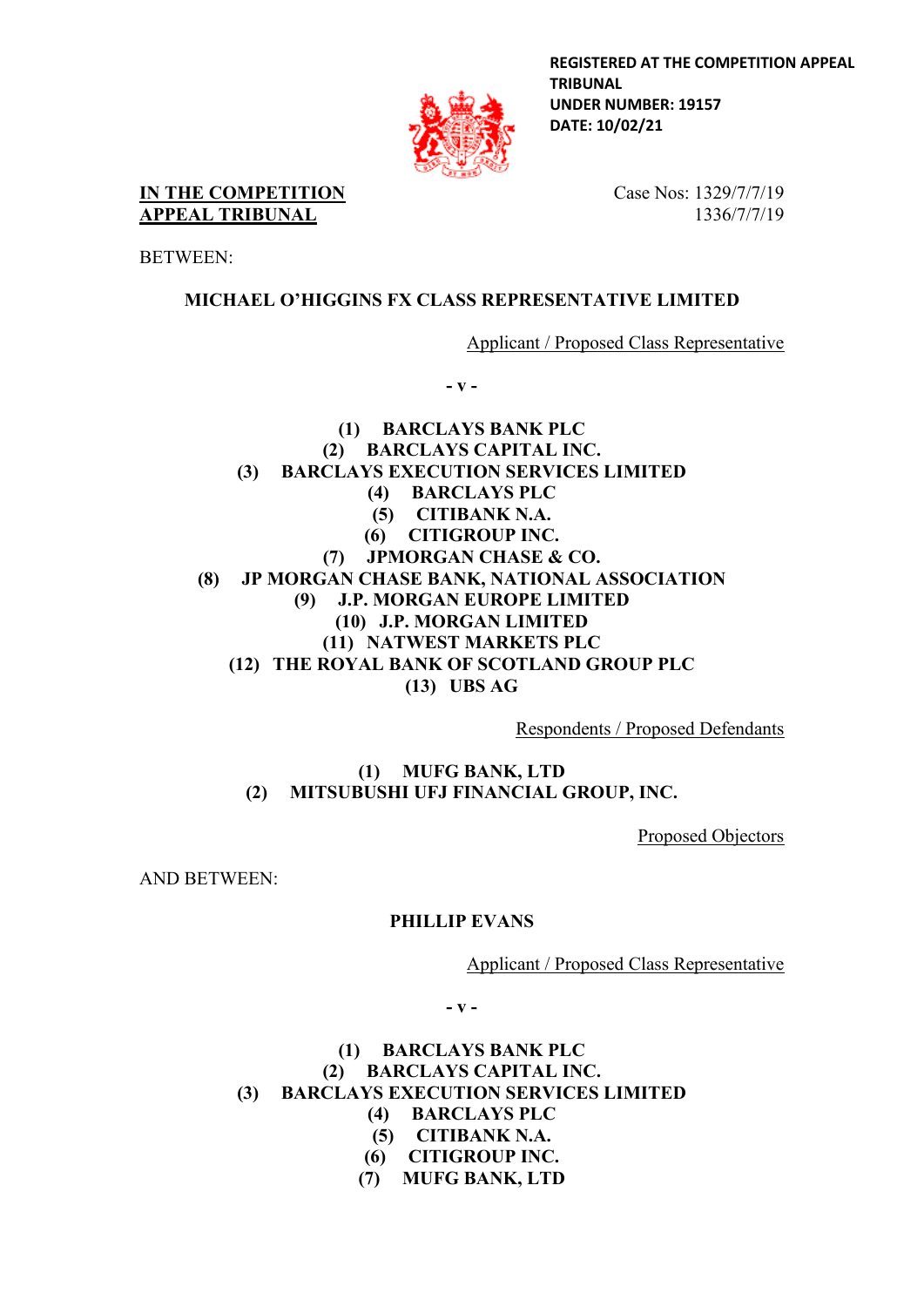## **(8) MITSUBISHI UFJ FINANCIAL GROUP, INC. (9) J.P. MORGAN EUROPE LIMITED (10) J.P. MORGAN LIMITED (11) JP MORGAN CHASE BANK, N.A. (12) JPMORGAN CHASE & CO (13) NATWEST MARKETS PLC (14) THE ROYAL BANK OF SCOTLAND GROUP PLC (15) UBS AG**

Respondents / Proposed Defendants

## **\_\_\_\_\_\_\_\_\_\_\_\_\_\_\_\_\_\_\_\_\_\_\_\_\_\_\_\_\_\_\_\_\_\_\_\_\_\_\_\_\_\_\_\_\_\_\_\_\_\_\_\_\_\_\_\_\_\_\_\_\_\_\_\_\_\_\_\_\_ ORDER**

**UPON** the respective applications for a collective proceedings order pursuant to section 47B of the Competition Act 1998 and Rule 75 of the Competition Appeal Tribunal Rules 2015 (the "**Tribunal Rules**") of: (i) Michael O'Higgins FX Class Representative Limited (the "O'Higgins PCR") filed on 29 July 2019 (the "**O'Higgins Application**"); and (ii) Phillip Evans (the "**Evans PCR**") filed on 11 December 2019 (the "**Evans Application**") (together the "**CPO Applications**")

**AND UPON** the Tribunal's Orders dated 6 November 2019, 18 March 2020, 16 November 2020 and 11 December 2020

**AND UPON** considering the written submissions of the parties filed in advance of a case management conference ("**CMC**")

**AND UPON** hearing counsel for the parties at a CMC held remotely on 15 January 2021

#### **IT IS ORDERED THAT:**

#### **Publicity**

- 1. The O'Higgins PCR and the Evans PCR shall endeavour to agree a joint publicity notice (the "**Joint Publicity Notice**") and submit a version or versions to the Tribunal by 4pm on 29 January 2021 for approval.
- 2. Within one week of approval by the Tribunal of the Joint Publicity Notice, the O'Higgins PCR and the Evans PCR shall publicise the CPO Applications using the approved Joint Publicity Notice.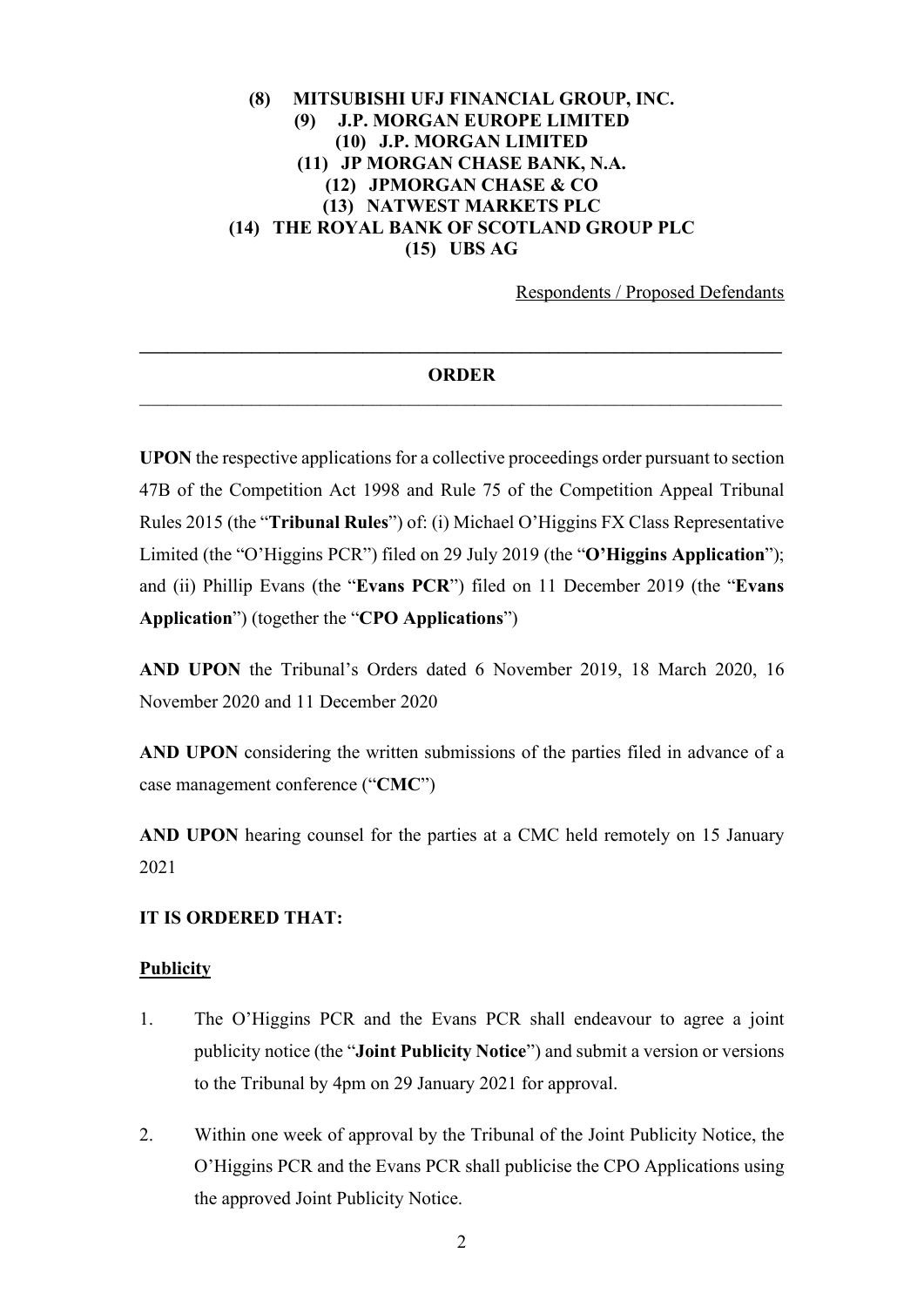### **Pleadings**

- 3. The Proposed Defendants and Proposed Objectors shall file and serve their response(s) to each of the O'Higgins Application and the Evans Application, including any evidence in support, by 4pm on 26 February 2021.
- 4. By 4pm on 23 April 2021:
	- a. the O'Higgins PCR shall file and serve any reply, including any evidence in support, to the Proposed Defendants' and Proposed Objectors' response(s) to the O'Higgins Application;
	- b. the Evans PCR shall file and serve any reply, including any evidence in support, to the Proposed Defendants' response(s) to the Evans Application; and
	- c. the O'Higgins PCR and the Evans PCR shall file and serve their submissions, including any evidence in support, regarding which of them would be the most suitable to act as class representative for the purposes of rule 78(2)(c) of the Tribunal Rules (the "**Carriage Issue**").
- 5. If either the O'Higgins PCR or the Evans PCR seeks to apply for a direction (a "**Closed Material Direction**") that any document (or part thereof) they seek to rely on in support of the Carriage Issue (the "**Closed Material**") shall be disclosed only to the Tribunal and the other Proposed Class Representative, and shall not be disclosed to the Proposed Defendants and Proposed Objectors, the following procedure shall apply:
	- a. The party seeking a Closed Material Direction shall file and serve on all parties to the O'Higgins Application and the Evans Application by 4pm on 23 April 2021:
		- i. a statement of grounds for seeking a Closed Material Direction, in schedule form. The schedule shall include: (i) a summary or "gist" of the Closed Material; (ii) an explanation of the relevance of the Closed Material to the issues before the Tribunal; and (iii) an explanation of why disclosure of the Closed Material is said to require limitation; and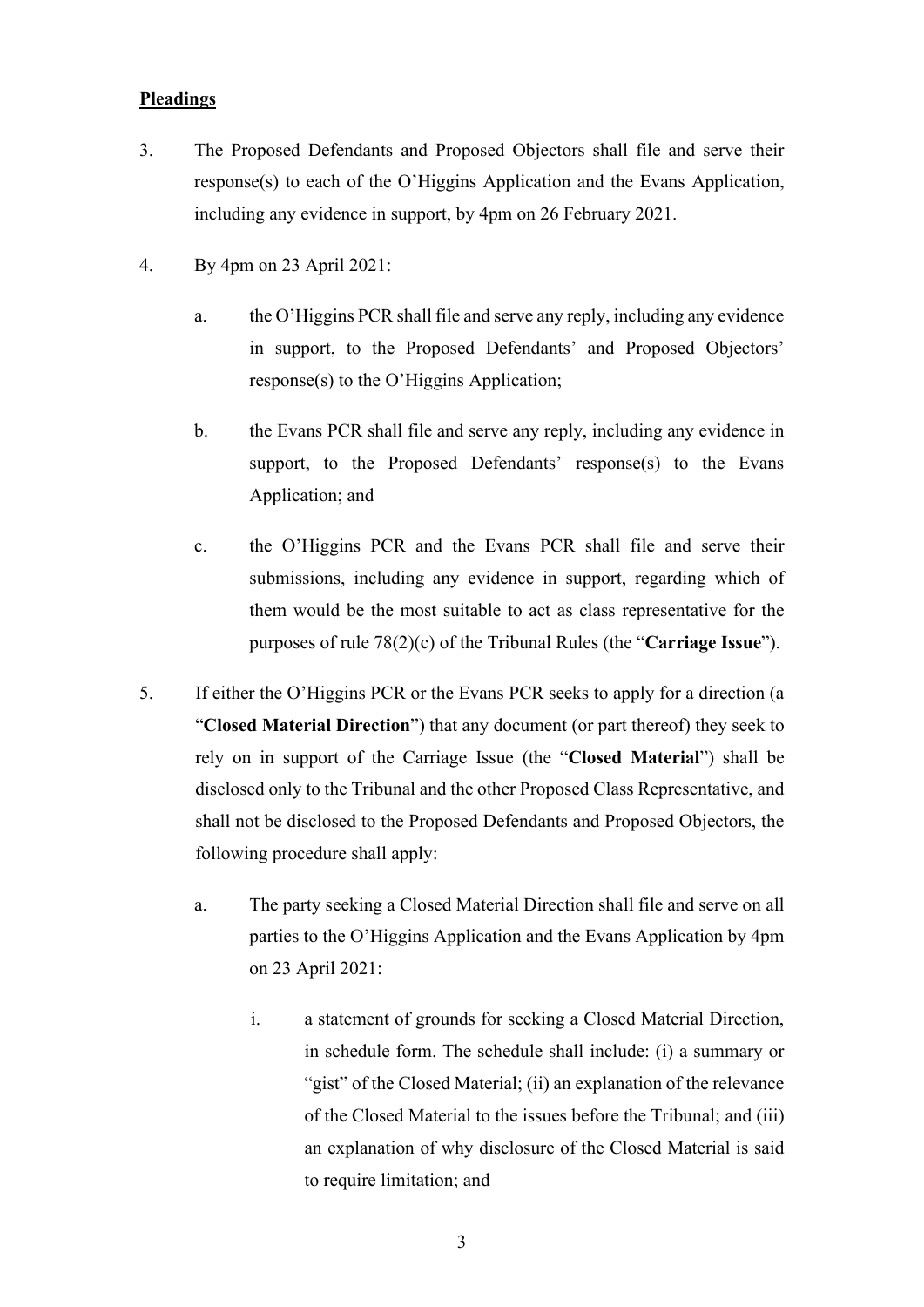- ii. submissions identifying the power of the Tribunal to make a Closed Material Direction.
- b. The Closed Material itself shall be filed with the Tribunal (appropriately labelled as Closed Material) and not served on the Proposed Defendants and Proposed Objectors. [1](#page-3-0)
- c. Following receipt of any application for a Closed Material Direction, any other party to the Evans Application and the O'Higgins Application who wishes to do so shall file submissions in response within 14 days.
- d. Thereafter, the Tribunal shall hear argument (in a manner to be determined) on whether it has the power to make a Closed Material Direction, and shall decide whether it has such power.
- e. If the Tribunal decides that it does have such power, it shall give such further directions as it considers appropriate for determining whether it should make the Closed Material Direction sought. This may (without prejudice to any question of the power of the Tribunal to make any such directions) include directions as to: (i) the service of the Closed Material; and (ii) the right of the party seeking a Closed Material Direction to withdraw any Closed Material filed with the Tribunal in the event that the Tribunal decides that it should not in the circumstances make a Closed Material Direction.
- f. For the avoidance of doubt:
	- i. Any party seeking a Closed Material Direction shall ensure that the Closed Material is as limited as possible; and
	- ii. Nothing in this paragraph permits a party not to disclose or give inspection of a document that it is obliged or ordered to disclose or give inspection of.

<span id="page-3-0"></span><sup>&</sup>lt;sup>1</sup> For the avoidance of any doubt, the question of whether and when to consider any Closed Material filed is a judicial decision for the Tribunal. That decision will be made independently of the filing of such Closed Material.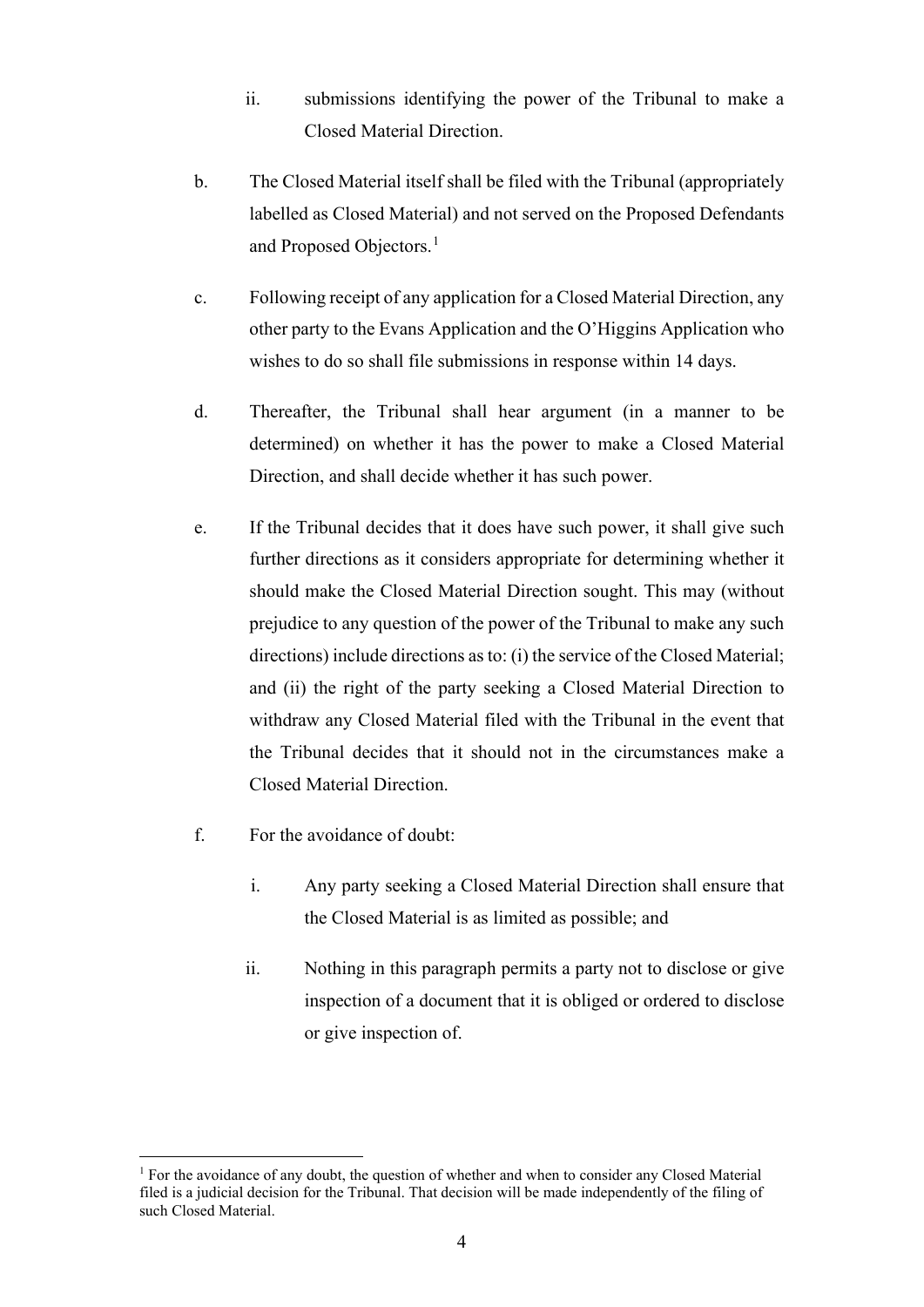- 6. By 4pm on 4 May 2021:
	- a. Any person with an interest (including any member of the proposed class(es), an "**Interested Person**") may object to either or both of the CPO Applications or the authorisation of either or both of the Proposed Class Representatives by writing to the Tribunal stating their reasons for objecting.
	- b. Any Interested Person who seeks permission to make written and/or oral submissions at the hearing of the CPO Applications, is to make such an application to the Tribunal, supported by reasons. For the avoidance of any doubt, any written submissions and/or evidence sought to be adduced must be filed with the application for permission.

The Tribunal shall ensure that any such interventions are appropriately notified to the O'Higgins PCR, the Evans PCR, the Proposed Defendants and the Proposed Objectors. The participation of such Interested Persons notified by the Tribunal to the parties of the O'Higgins Application and Evans Application shall be in accordance with the procedure which the Tribunal thinks fit to secure that the proceedings are dealt with justly and at proportionate cost.

- 7. The Proposed Defendants and Proposed Objectors shall file and serve any reply to the material served by the O'Higgins PCR and the Evans PCR (and any Interested Person, if any), including any evidence in support, by 4pm on 4 June 2021.
- 8. The O'Higgins PCR and the Evans PCR shall file and serve any reply, including any evidence in support, by 4pm on 11 June 2021.

## **CPO hearing and hearing preparation**

- 9. The O'Higgins PCR and the Evans PCR shall jointly file six hard copies and an electronic version of an agreed joint hearing bundle (liaising in advance with the Tribunal Registry) by 4pm on 16 June 2021.
- 10. A hearing shall be listed for 21 June 2021, with a time estimate of a day, to be vacated if not needed. The purpose of the hearing shall be to hold: (i) a "teach in"; and/or (ii) a pre-hearing review ("**PHR**"). The parties shall endeavour to